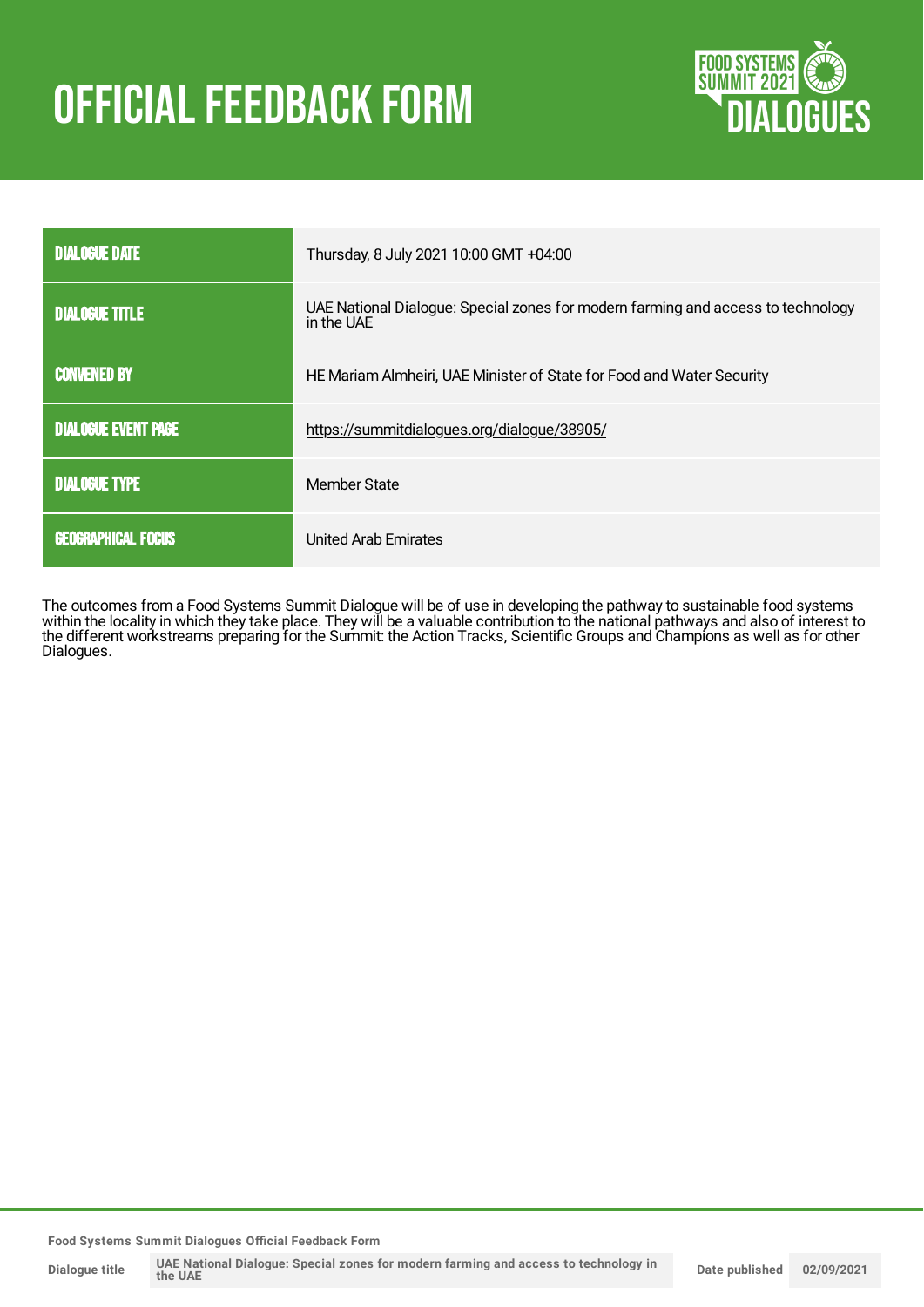## 1.PARTICIPATION

**TOTAL NUMBER OF PARTICIPANTS** 



#### NUMBER OF PARTICIPANTS FROM EACH STAKEHOLDER GROUP

| 20 | Small/medium enterprise/artisan             |                       | Workers and trade union                     |
|----|---------------------------------------------|-----------------------|---------------------------------------------|
| 6  | Large national business                     |                       | Member of Parliament                        |
| 2  | Multi-national corporation                  | $\mathbf{2}^{\prime}$ | Local authority                             |
| 0  | Small-scale farmer                          | 13                    | Government and national institution         |
|    | Medium-scale farmer                         |                       | Regional economic community                 |
| 3  | Large-scale farmer                          | 6                     | <b>United Nations</b>                       |
|    | Local Non-Governmental Organization         |                       | International financial institution         |
| 8  | International Non-Governmental Organization |                       | Private Foundation / Partnership / Alliance |
|    | Indigenous People                           |                       | Consumer group                              |
| 26 | Science and academia                        | 22                    | Other                                       |

**Food Systems Summit Dialogues Official Feedback Form**

**Dialogue title**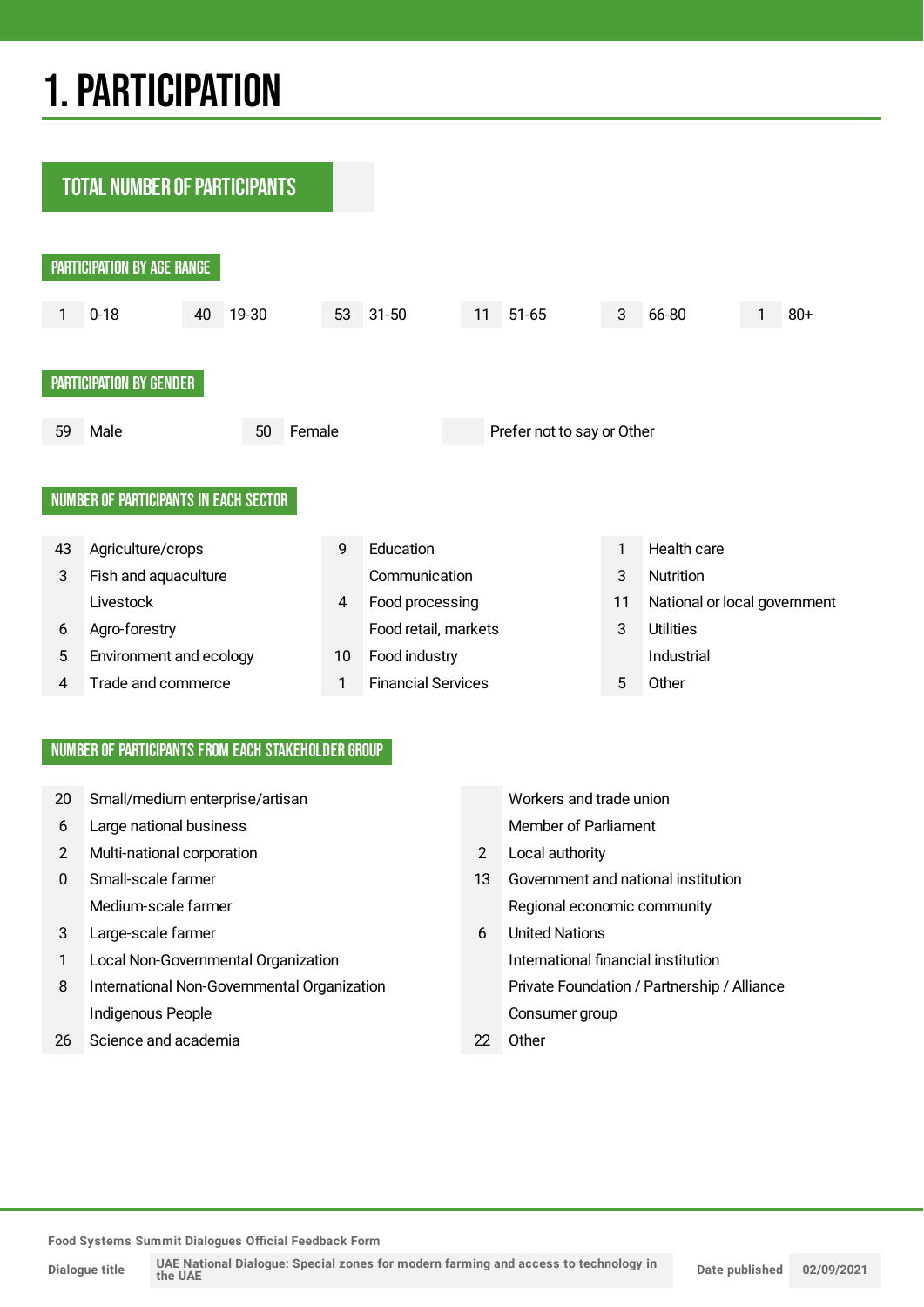## 2. PRINCIPLES OF ENGAGEMENT

HOW DID YOU ORGANIZE THE DIALOGUE SO THAT THE PRINCIPLES WERE INCORPORATED, REINFORCED AND ENHANCED?

The national dialogue was organized and guided by the seven principles of the Food Systems Summit: 1) act with urgency; 2) commit to the Summit; 3) be respectful; 4) recognize complexity; 5) embrace multi-stakeholder inclusivity; 6) complement the work of others; and 7) build trust. By organizing this dialogue, the UAE is taking one-step forward with a concrete plan through the FoodTech Valley initiative, to create an enabling environment to support the transition towards sustainable food systems. Cognizant of the importance of food security as a cross-sectoral issue, and the need to act with urgency given the specific context of UAE, the UAE is the first country in the world to have appointed a Minister of State for Food and Water Security, with the overall responsibility to streamline all efforts towards the goal of ensuring adequate, safe, affordable and nutritious food for all. This presents a unique position not existing anywhere else in the world. The UAE acknowledges the intrinsic complexity of food systems and the challenges of transformation under national socioeconomic, political, environmental, cultural, compounded by regional and global drivers. The UAE is committed to ensuring inclusive engagement and participation of all stakeholders across all sectors, and in doing so it has conducted a series of stakeholder consultations and established a national committee on "promoting modern advanced farming in the UAE" that serves as an advisory body to the federal government on issues related to food security and sustainability. The committee recommended a series of interventions, which have been identified and prioritized based on their impact and role to facilitate the transformation and adoption of Agricultural Technology (Agtech) and innovation solutions. The Plan has identified (10) intervention areas, prioritized (6) of them and has explicit (26) points of action, entailing the timeline of implementation, responsible government body and the impact on transition towards sustainable food systems. (continued in official attached report)

#### HOW DID YOUR DIALOGUE REFLECT SPECIFIC ASPECTS OF THE PRINCIPLES?

The national dialogue reflected the principles of the United Nations Food Systems Summit. It was organized following a series of consultations (multi-stakeholder inclusivity) that led to the development of a comprehensive plan to enable the transformation of food systems in a more resilient and sustainable way in the UAE. The UAE Government at all levels has adopted an inclusive approach of partnership, working closely with all relevant stakeholders (federal government entities, local authorities, the private sector, agri tech companies, food and nutrition experts, international organizations, academia, farmers, youth, NGOs, etc.) throughout the food value chain for meeting the SDGs. The UAE faces significant challenges to producing food domestically and competitively, and imports more than 90% of its food. To meet the current and future food needs of a growing and urbanized population, it is time to act urgently. Cognizant of the importance of food security, the UAE appointed a Minister of State for Food and Water Security to streamline all efforts towards the goal of ensuring adequate, safe, affordable and nutritious food for all. The UAE is developing advanced expertise in integrating technologies throughout the food value in order to facilitate the transition from inefficient food systems to more sustainable ones. The UAE is more than ever committed to the United Nations Food Systems Summit. While the lack of progress in meeting the SDGs is a matter of concern, the call for a decade of action nevertheless provides th eUAE a prime opportunity to contribute towards having a focus agenda that will enable us to get back on track to achieve the SDGs. For the national dialogue, 120 invitations were sent out to ensure broad-based consultations and representations of all relevant stakeholders (Government entities, private sector, academia, research organizations, youth, agri tech companies, food and nutrition experts, and farmers' organizations). About 109 participants from a wide... (continued in official attached report)

#### DO YOU HAVE ADVICE FOR OTHER DIALOGUE CONVENORS ABOUT APPRECIATING THE PRINCIPLES OF ENGAGEMENT?

The principles of engagement of the UN Food Systems Summit are key to the success of the national dialogue. They should be embraced from the planning phase to the dialogue itself and post-dialogue. In particular, the identification and participation of the right stakeholders, according to the topic selected for the dialogue, is critical to have successful deliberations and reach the expected outcomes. The UAE has always adopted the participatory approach, as a principle of the planning, designing and implementation of its national agenda. This role of the government serves the nation's wide interest including those of its citizens and residents and acts as a key success factor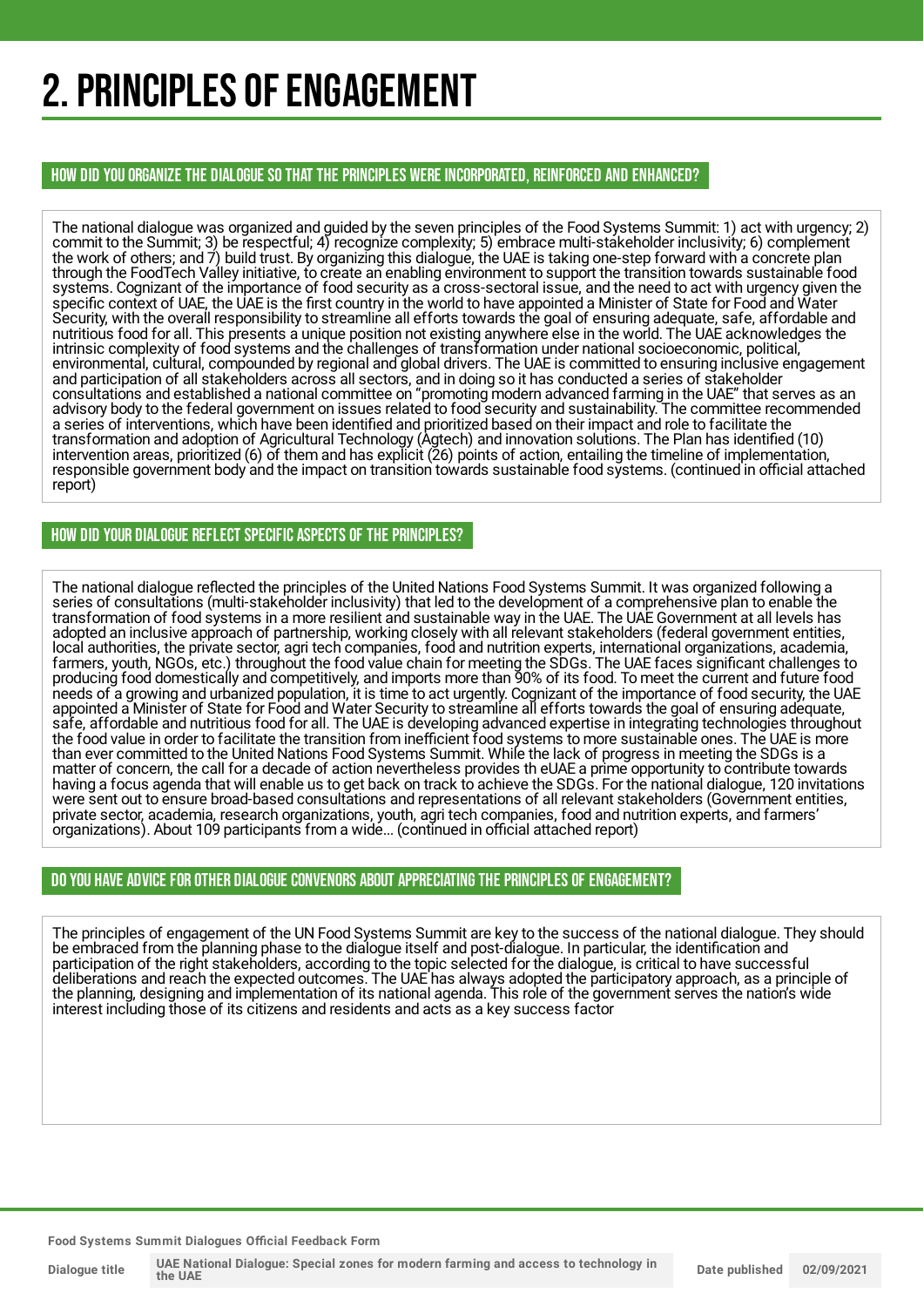## 3. METHOD

The outcomes of a Dialogue are influenced by the method that is used.

DID YOU USE THE SAME METHOD AS RECOMMENDED BY THE CONVENORS REFERENCE MANUAL?

✓ **Yes No**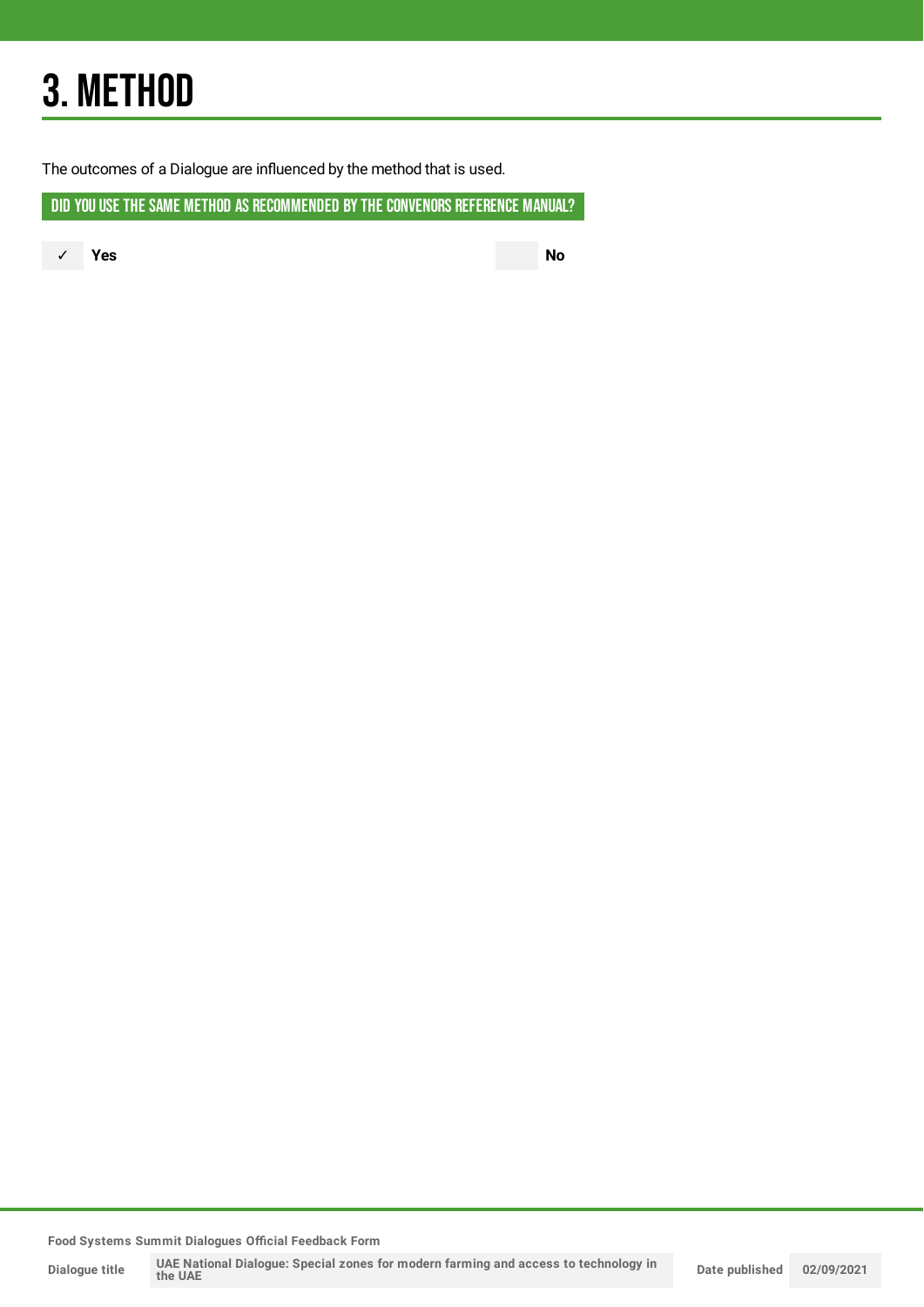## 4. DIALOGUE FOCUS & OUTCOMES

### MAJOR FOCUS

In the UAE, ensuring food security (current and future) is a high priority. By 2051, the UAE vision is to become a world-leading hub in innovation-driven food security. To realize this vision, the UAE has formulated a National Food Security Strategy anchored upon five strategic directions (agribusiness trade facilitation, technology-enabled food production, reduce food loss and waste, food safety and nutrition and food risks and crisis management) and five enablers (building an effective food security governance model, establishing national research and development agenda, ensuring quality data and information availability, enhancing availability of quality human capital for food, and the food movement) were identified. Guided by the principles of inclusiveness (leaving no one behind), and after a series of stakeholder consultations, the UAE have identified the development of Special Zones for modern Farming and access to agtech as a key strategy to increase local food production in a sustainable way. The UAE, being a leader in the area of agtech, has taken the initial step of piloting its first special zone for agricultural technology in the Emirate of Dubai known as "The FoodTech Valley". The FoodTech Valley is centered on food, innovation, knowledge, technology and sustainability, and is seen as a catalyst to transform the UAE generally and Dubai specifically to be the hub for future clean tech-based food and agricultural products, and as an economic zone to spearhead innovation and create collaborative networks to lead national and regional transformation for sustainable food systems. This complex development will feature incentives to allocate and provide different modalities for growers who are interested in establishing their advanced modern farming.

The major focus of the national dialogue was on the FoodTech Valley. The objective of the dialogue was to discuss the details of the FoodTech Valley. More specifically, to, obtain holistic feedback through an inclusive process of how to enhance special food production zones and maximize the use of this state-of-the-art development; enable all relevant stakeholders to contribute toward a master plan for development of special food production zones and advises on key success factor in an effort to create a win-win situation for all; and finally strengthening relationships with the private sector to enable a transition towards sustainable food systems through adoption of renewable resources and environmentally friendly approaches.

#### ACTION TRACKS

#### **KFYWORDS**

|   | Action Track 1: Ensure access to safe and<br>nutritious food for all      |              | <b>Finance</b>               |   | Policy                     |
|---|---------------------------------------------------------------------------|--------------|------------------------------|---|----------------------------|
|   | Action Track 2: Shift to sustainable<br>consumption patterns              | $\checkmark$ | Innovation                   | ✓ | Data & Evidence            |
|   | Action Track 3: Boost nature-positive<br>production                       |              | Human rights                 |   | Governance                 |
| ✓ | Action Track 4: Advance equitable livelihoods                             |              | Women & Youth<br>Empowerment |   | Trade-offs                 |
|   | Action Track 5: Build resilience to<br>vulnerabilities, shocks and stress |              |                              |   | Environment<br>and Climate |
|   |                                                                           |              |                              |   |                            |

**Food Systems Summit Dialogues Official Feedback Form**

**Dialogue title**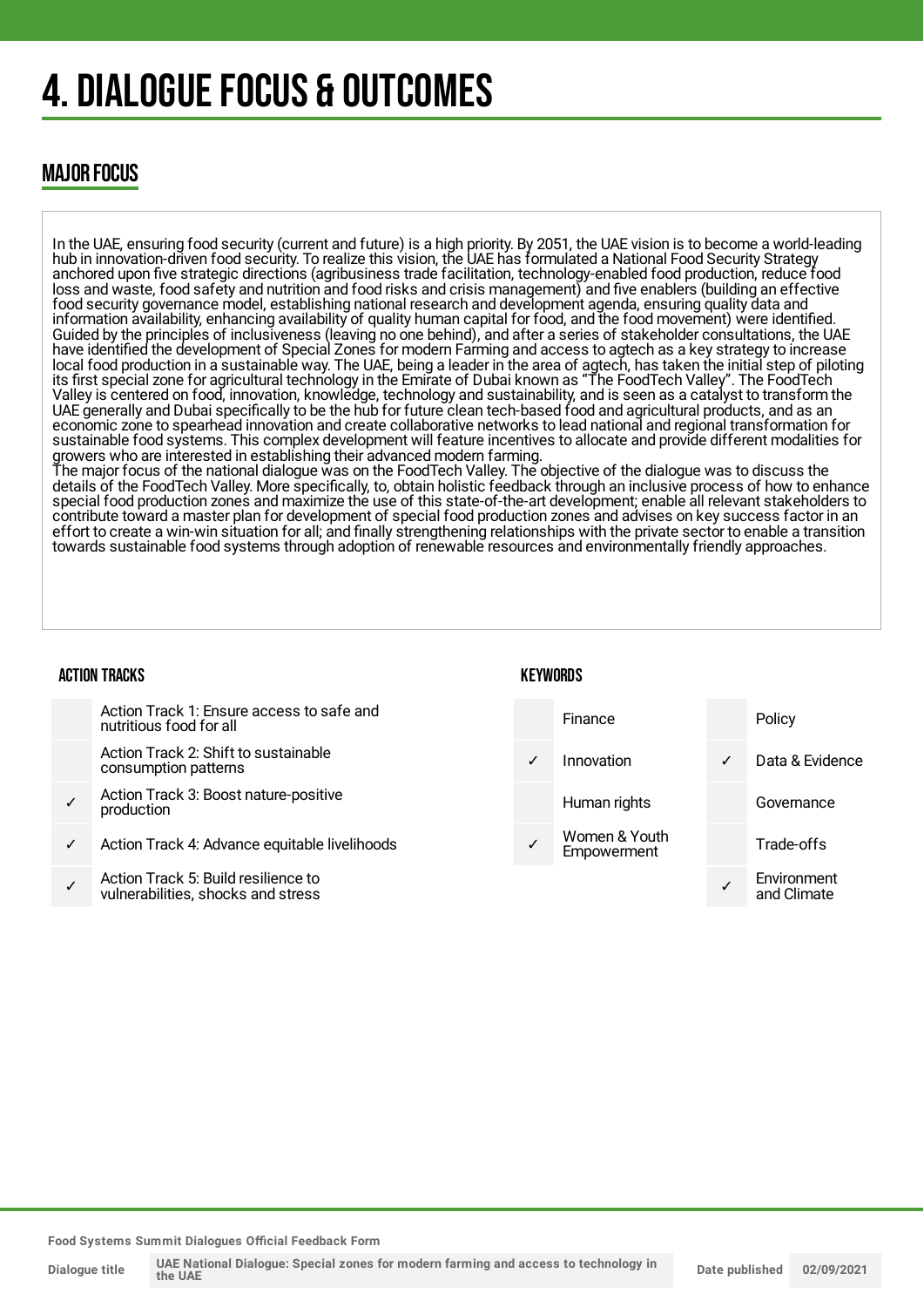### MAIN FINDINGS

Attendance: 109 participants attended the event. Participants were drawn from a wide and diverse category of stakeholders group and sectors and with a good gender distribution (see part 1 – participation). The event was organized around three plenary thematic discussion sessions:

- Session 1: Role of the Food Innovation Center and lab requirements: three questions were posed for discussion: a) what do you envision the future trend of food innovation will be in the next decade? b) what is needed to effectively utilize the innovation center as a catalyst to transform your idea/innovation, c) Can you identify the required equipment and materials to support your food innovation?

- Session 2: Priorities and Zoning for AgriTech: participants reflected on three questions: a) what are the most significant thematic sub-zones of each main zone? b) what is the recommended plot size for each sub-zone and are they specific zoning needs that must be taken into consideration? and c) Are there any specific infrastructure or regulatory needs for each sub-zone?

- Session 3: Enablers required by subsector: participants discussed and shared viewpoints, expectations and enablers or success factors of the FoodTech Valley initiative.

#### Summary of deliberations (curator)

Embracing the 7 principles, the dialogue was constructive and has helped participants to share common understanding and value, components of the FoodTech Valley and its potential for contributing towards increasing local food production in specialized zones and thus contributing to the overall agenda to achieving food security. The food tech value is an exciting and futuristic project aiming at transforming food systems in a resilient and sustainable manner.

It was noteworthy to understand that the following comments were instrumental in planning the FoodTech Valley initiative and were shared by the attendees:

a. Integrated research and development approach to capitalize on the wide knowledge and expertise of the NGOs, research institutes, academia and private sector.

b. The desert farming approach shall enable a higher value proposition for the FoodTech Valley.

c. The need to incorporate a digital modern farming zone, which enables many of the fourth-industrial revolution applications. d. When creating subzones, it is necessary to take into account integrated and shared facilities to serve the full food supply chain including marketing and sales channels.

e. Food Innovations is a critical component to the success of the initiative, thus the need to enhance regulations around labor law to attract scientists for part time employment during experimentation.

f. The need to ease the process of access/import of equipment's utilized in food innovation.

g. Provision of natural resources at affordable costs including solar energy, TSE and Carbon dioxide.

h. Provision of standard laboratory and equipment's to support cellular agriculture, material testing for CEA, fermenters, 3D food printing, bio-reactors.

i. Provision of space for CGIAR research and development institutes.

j. Provision of Water Cooling Infrastructure to enable farming during summer period (underground water reservoir).

Key takeaways from the discussions:

- Need to look for means of utilizing water resources in a sustainable manner (be it conventional and non-conventional), as water scarcity is a major constraint to food production in the UAE;

- Use of controlled environment agriculture (CEA), biosaline agriculture, cellular agriculture;

- Engaging youth is a key enabler to making the FoodTech Valley successful;

- Innovation Center: need to look at human capacity, training, guiding start-ups throughout an innovation development cycle; as well standard lab provision, integration with CGIAR research enters, ability to enhance access of specialized food equipment's and finally ease of labor law for scientists during experimentation time

- Ecosystems to enabler innovators to move from idea/concept into piloting to large scale production;
- Resources are needed: i.e. natural gas, hydrogen, storing water, reservoir, using solar energy;

- Ecological impact of the FoodTech Valley should be well assessed to attract investments;

- Need to define sub-zones and adopt an integrated and systemic approach, exploring linkages between different

components and zones within the FoodTech Valley using the integrated desert farming approach;

- Innovation Center: not over complicated but establish basic labs to cater for multiple activities, looking at standard things that can be fine-tuned to cater for the different users;

- Enabling technology: should always look at ways of simplifying processes;

- Sub-zones: digitalization is important (e.g. biosecurity, traceability, test food quality, transform to data);

- Alternative feed;

- Enablers: not only reversible funding mechanisms, but also grants and engage the private sector.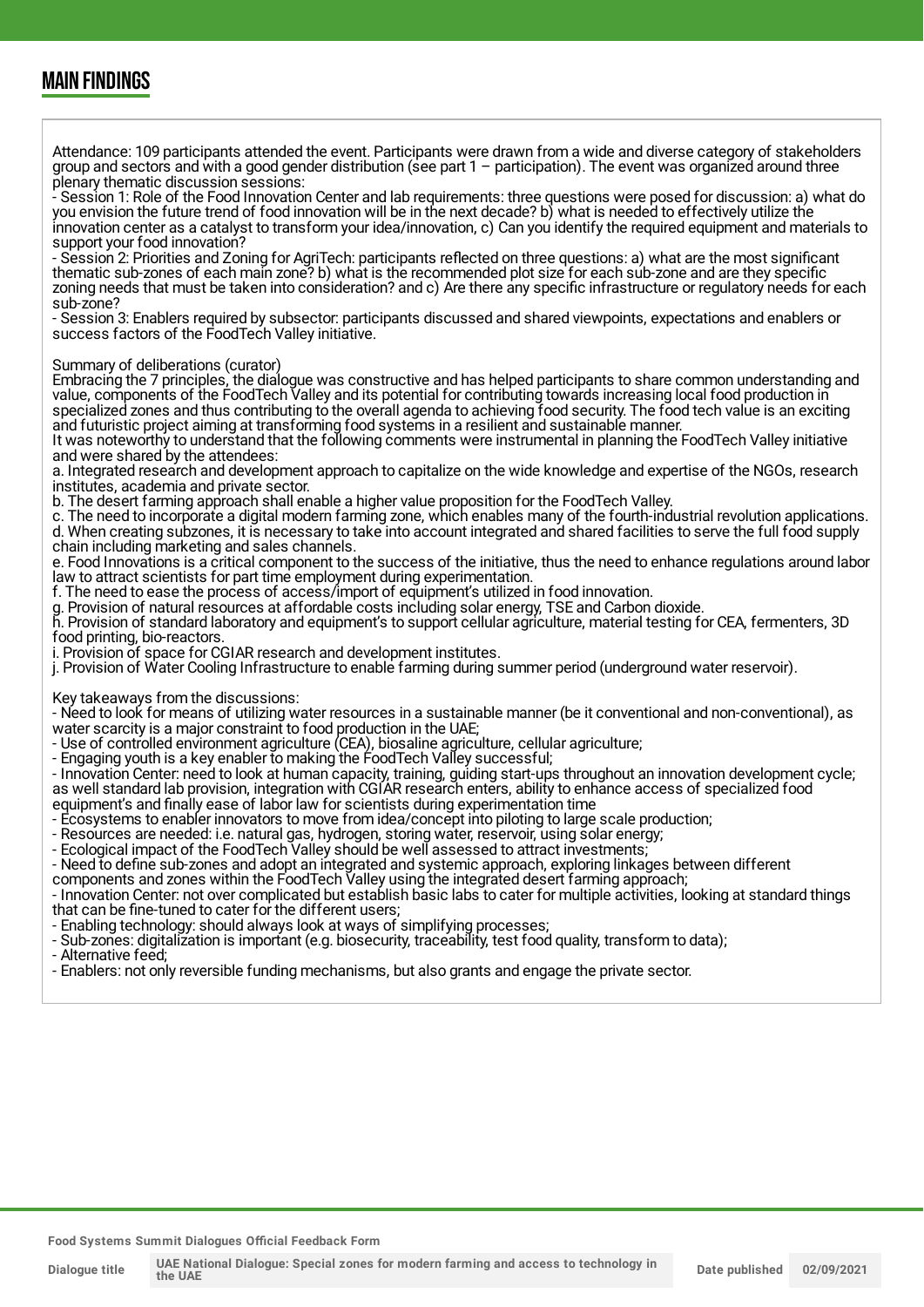#### ACTION TRACKS

Action Track 1: Ensure access to safe and nutritious food for all

Action Track 2: Shift to sustainable consumption patterns

- ✓ Action Track 3: Boost nature-positive production
- ✓ Action Track 4: Advance equitable livelihoods
- ✓ Action Track 5: Build resilience to vulnerabilities, shocks and stress

#### **KEYWORDS**

| Finance                      |   | Policy                     |
|------------------------------|---|----------------------------|
| Innovation                   | ✓ | Data & Evidence            |
| Human rights                 |   | Governance                 |
| Women & Youth<br>Empowerment |   | Trade-offs                 |
|                              |   | Environment<br>and Climate |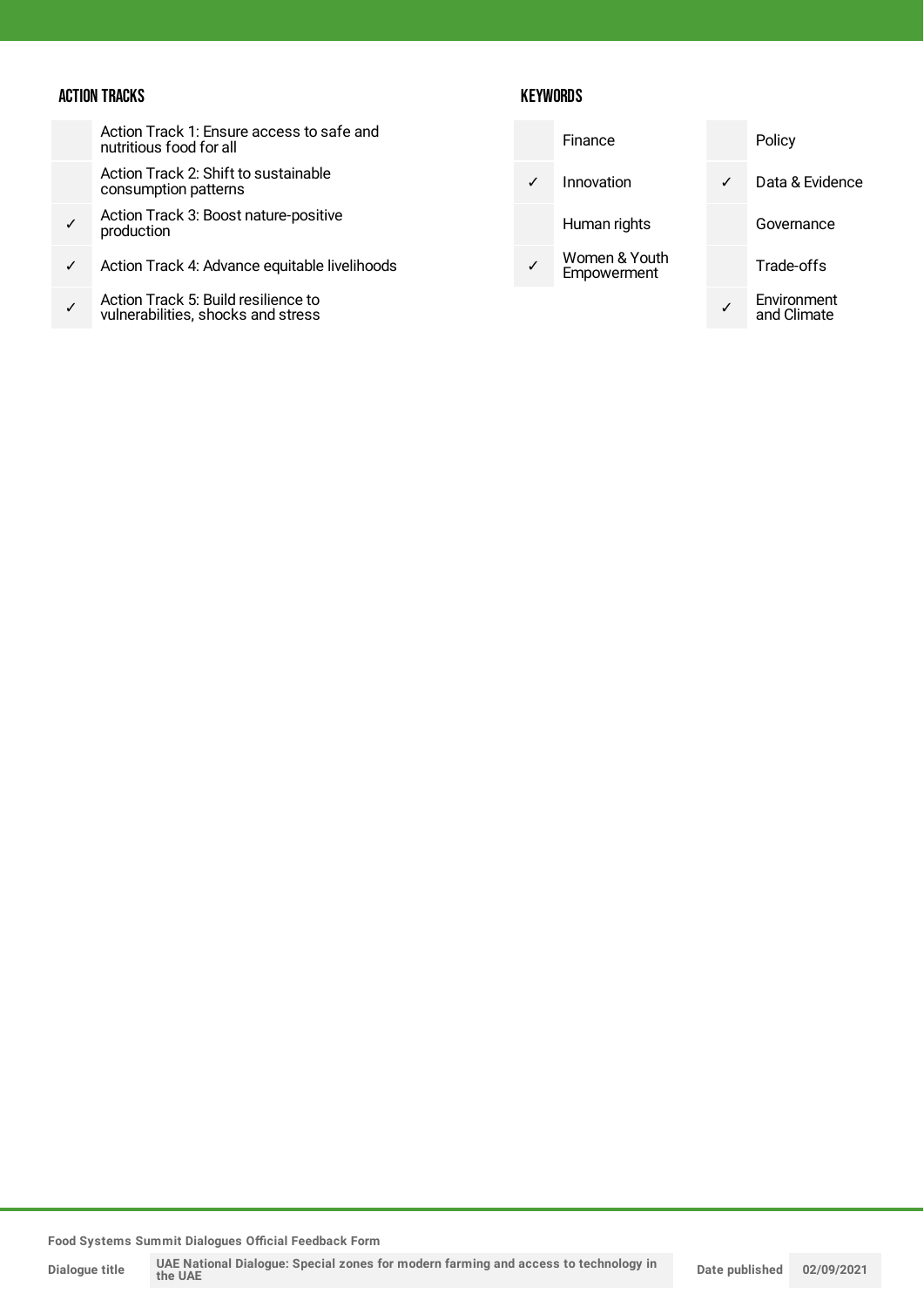### OUTCOMESFOR EACH DISCUSSION TOPIC

Role of the Food Innovation Center and lab requirements

Water scarcity is a key constraint; integration and connection of all stakeholders; holistic assessment of research project; commercial outcomes should drive the FoodTech Valley; funding is needed to ensure sustainability and promote exchange and investments; focus on youth, building capacities, training programmes should be tailored for SME; research in food systems is needed; need to define the topic (ideas and innovation for the center); need standardize labs; incentives for external investments; standardized assets.

#### Priorities and Zoning for AgriTech

Water, biosecurity, collaboration, vertical farming, integrated and systemic thinking, research into water treatment and treated sewage effluent; quality control areas for products, sustainability goals, different forms of energy, waste recycling, agtech platform, IT and blockchains.

Enablers required by subsector

Funding with direct economic returns, competitive pricing, engaging the private sector, and considering the stage the company is at, to ensure there are no gaps in the process.

#### ACTION TRACKS

#### **KEYWORDS**

|              | Action Track 1: Ensure access to safe and<br>nutritious food for all      |              | <b>Finance</b>               |              | Policy                     |
|--------------|---------------------------------------------------------------------------|--------------|------------------------------|--------------|----------------------------|
|              | Action Track 2: Shift to sustainable<br>consumption patterns              | $\checkmark$ | Innovation                   | $\checkmark$ | Data & Evidence            |
|              | Action Track 3: Boost nature-positive<br>production                       |              | Human rights                 |              | Governance                 |
| $\checkmark$ | Action Track 4: Advance equitable livelihoods                             |              | Women & Youth<br>Empowerment |              | Trade-offs                 |
|              | Action Track 5: Build resilience to<br>vulnerabilities, shocks and stress |              |                              |              | Environment<br>and Climate |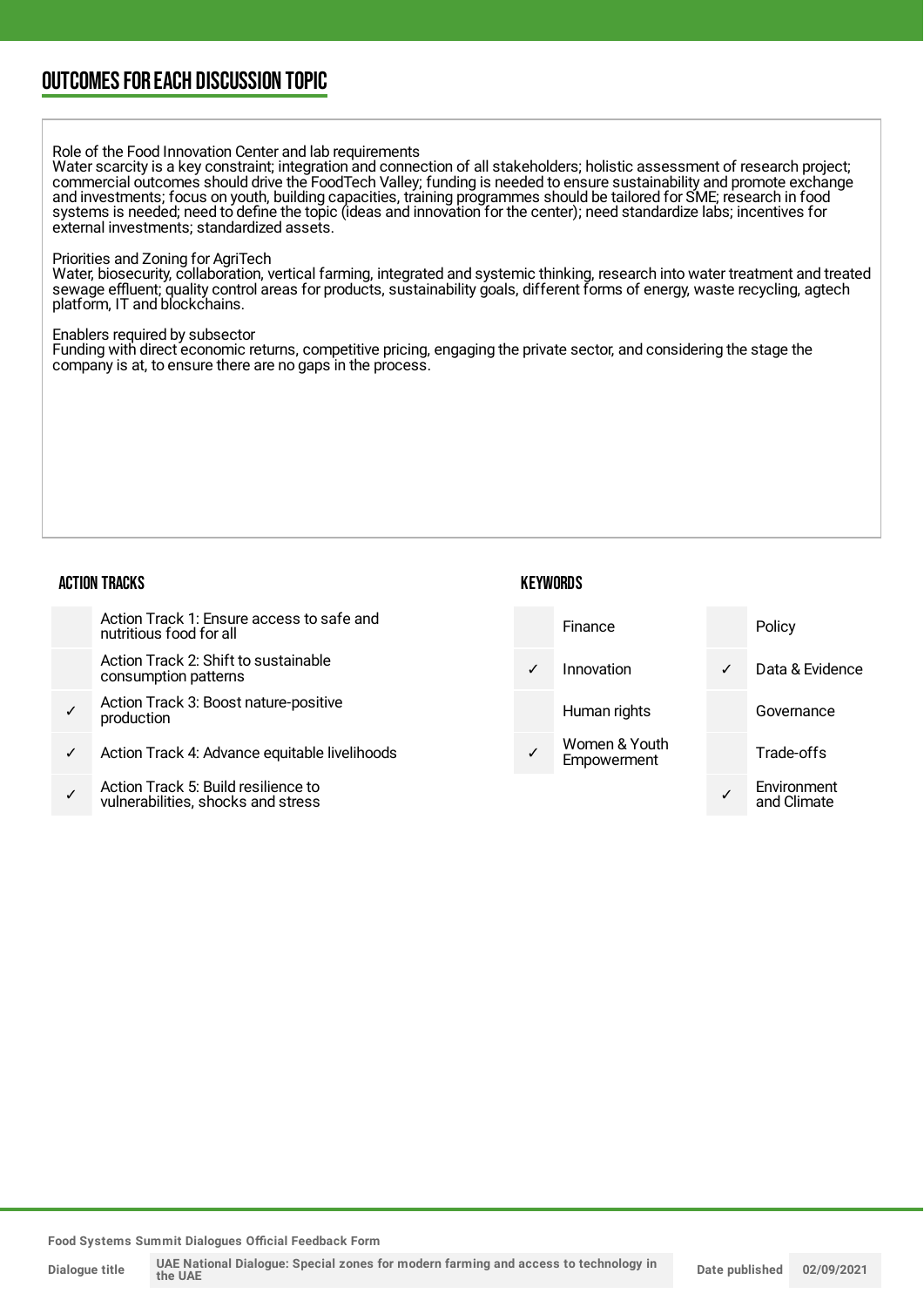### AREAS OF DIVERGENCE

None

#### ACTION TRACKS

| Action Track 1: Ensure access to safe and<br>nutritious food for all |
|----------------------------------------------------------------------|
|----------------------------------------------------------------------|

Action Track 2: Shift to sustainable consumption patterns

Action Track 3: Boost nature-positive production

- ✓ Action Track 4: Advance equitable livelihoods
- ✓ Action Track 5: Build resilience to vulnerabilities, shocks and stress

#### **KEYWORDS**

| Finance                      |   | Policy                     |
|------------------------------|---|----------------------------|
| Innovation                   | ✓ | Data & Evidence            |
| Human rights                 |   | Governance                 |
| Women & Youth<br>Empowerment |   | Trade-offs                 |
|                              |   | Environment<br>and Climate |